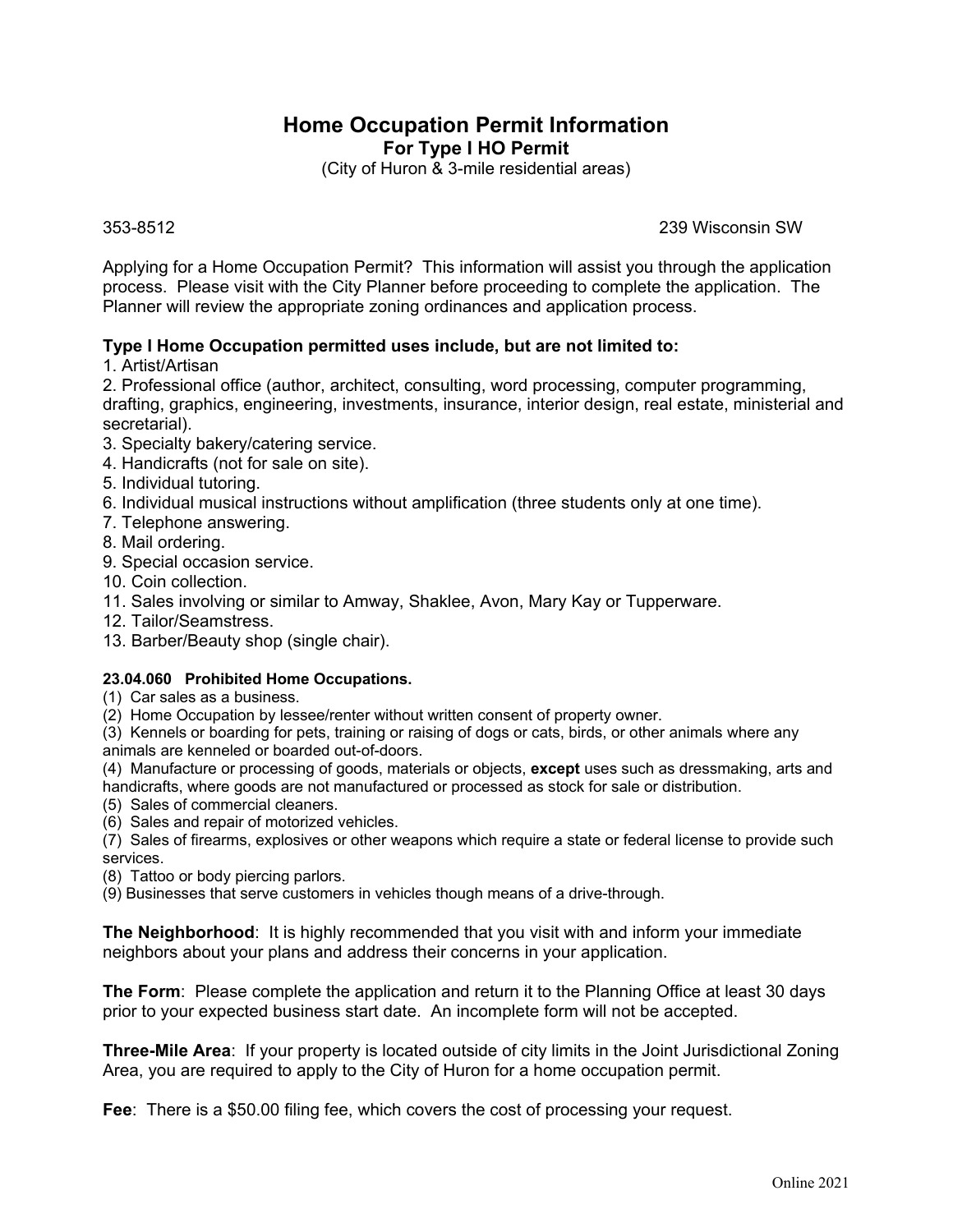**Review**: The Planning and Inspection Offices will review your request and any property in question. You will be notified of approval along with any conditions that will be placed as a part of the approval of your request.

#### **Renewals**

All home occupation permits are reviewed every two years. There is no fee charged for the renewals. If a complaint regarding the home occupation occurs, the property will be inspected prior to the 2-year renewal and you will be notified of any changes regarding the permit.

If you have questions, please call 353-8512.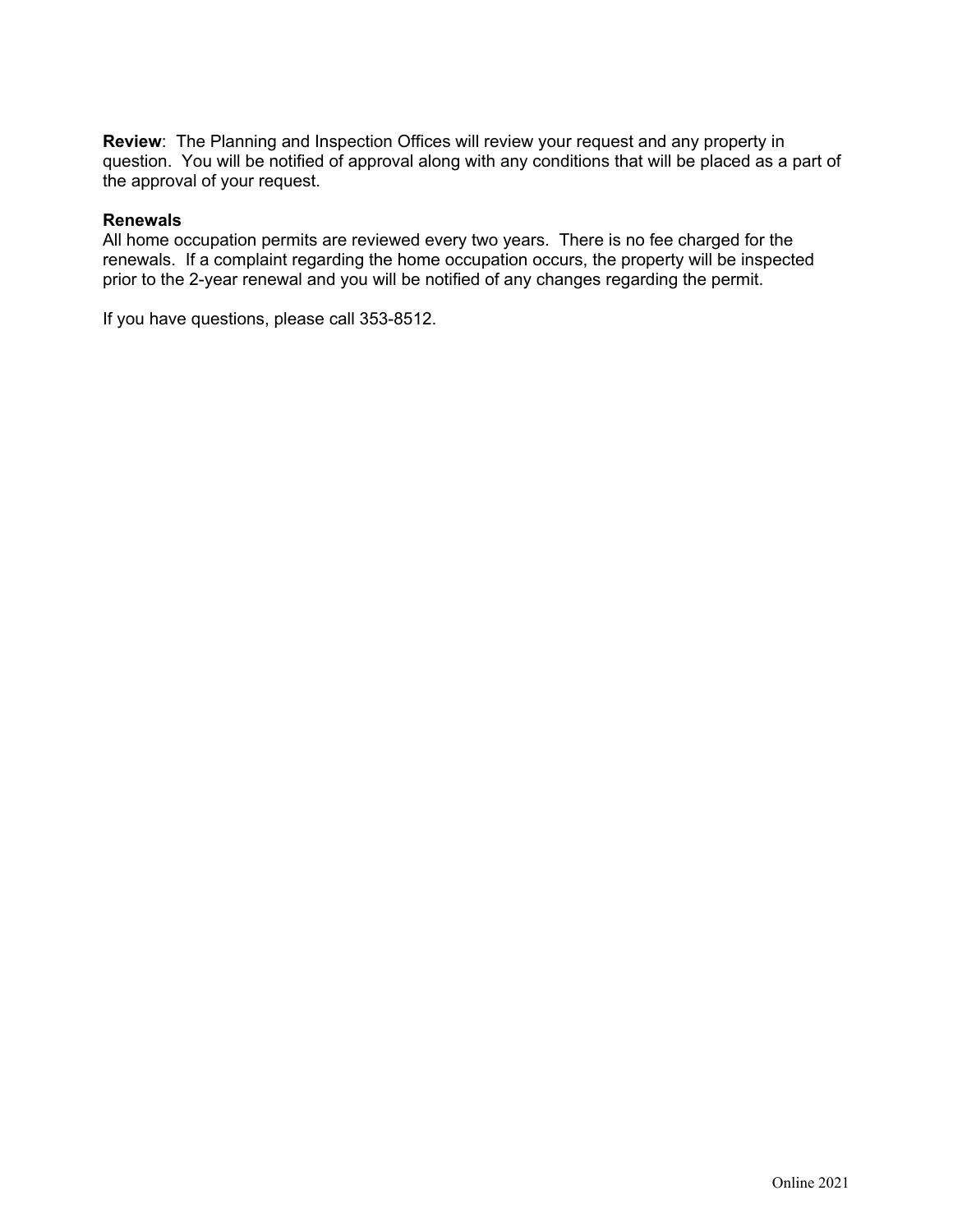# HOME OCCUPATION PERMIT APPLICATION **Filing fee - \$50.00**

[please print]

|    |                                               | Legal Description:<br>Zone: <u>Zone:</u> Zoning code affected: 23. ________ & 23. _______                                                                                                                                                                                                                                        |  |
|----|-----------------------------------------------|----------------------------------------------------------------------------------------------------------------------------------------------------------------------------------------------------------------------------------------------------------------------------------------------------------------------------------|--|
|    |                                               |                                                                                                                                                                                                                                                                                                                                  |  |
|    | restrictions or stipulations as they see fit. | NOTE: All approved home occupation permits shall be granted with the following conditions:<br>(1) The Zoning Administrator, Building Inspector or his designated official may attach<br>(2) All home occupation permits are subject to biennial review.<br>(3) There shall be no renewal permit fee for home occupation permits. |  |
| 1. |                                               | Please describe your project: example of the state of the state of the state of the state of the state of the state of the state of the state of the state of the state of the state of the state of the state of the state of                                                                                                   |  |
|    |                                               |                                                                                                                                                                                                                                                                                                                                  |  |
| 2. |                                               | What will be its effect on your neighborhood: __________________________________                                                                                                                                                                                                                                                 |  |
|    |                                               |                                                                                                                                                                                                                                                                                                                                  |  |
| 3. |                                               | Describe any special situations which the commission should consider:                                                                                                                                                                                                                                                            |  |
|    |                                               |                                                                                                                                                                                                                                                                                                                                  |  |
| 4. | Hours of operation?                           |                                                                                                                                                                                                                                                                                                                                  |  |